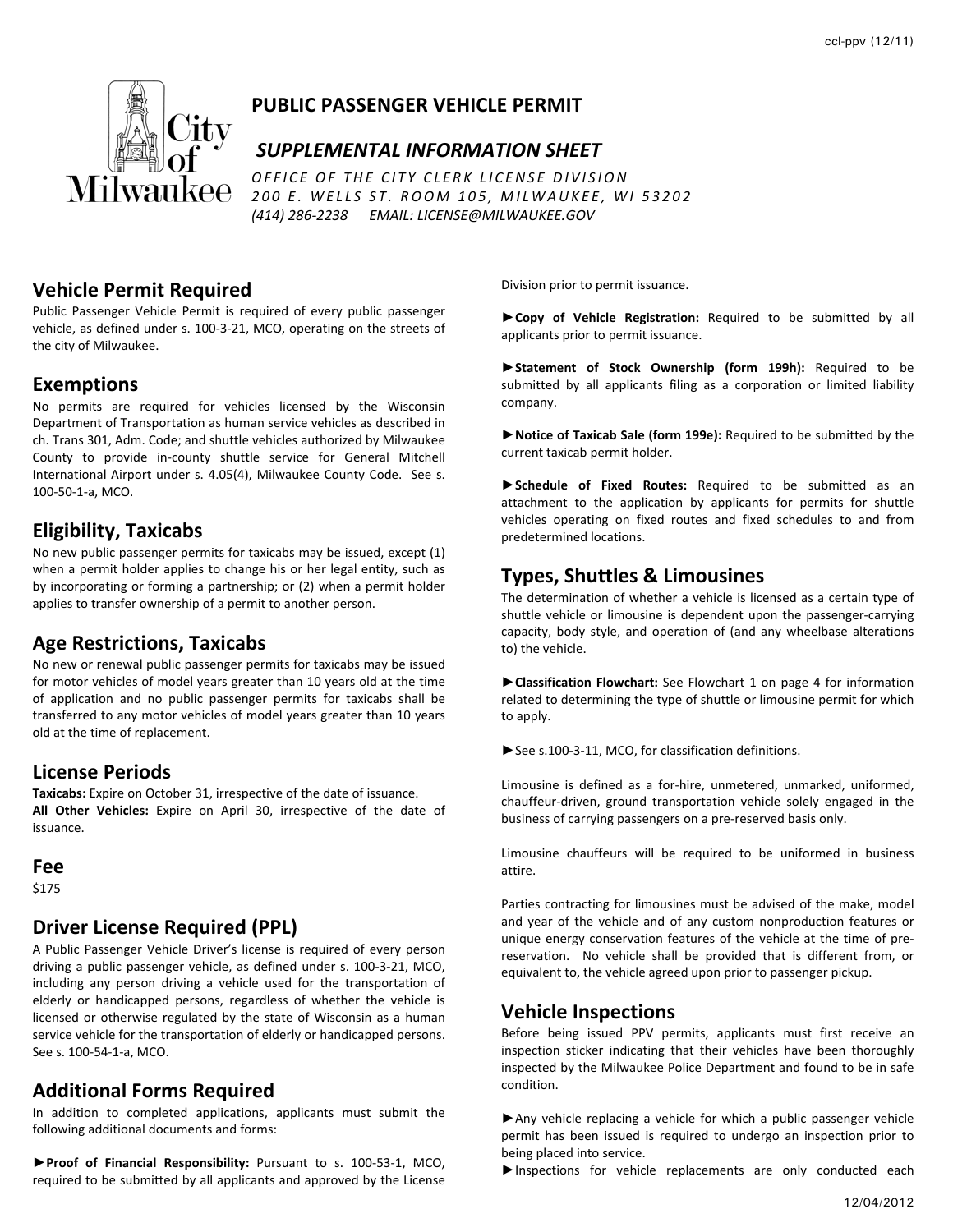Thursday between the hours of 1:00 and 2:00 p.m. at the Department of Public Works, Southwest Shop located at 2657 S. 31st St.

# **Issuance of Permit**

Applicants, for whom permits are recommended for approval by the Public Safety Committee and granted by the Common Council, will receive written notices indicating final steps required to be completed in order for permits to be issued.

**►Taxicab Permits:** The issuance of taxicab permits are withheld until permits held by previous owners are surrendered.

# **Permit Disqualification**

If the Common Council denies an application for a license based on the background investigation, then the same applicant is disqualified from applying for a new permit for a period of 12 months from the date of denial.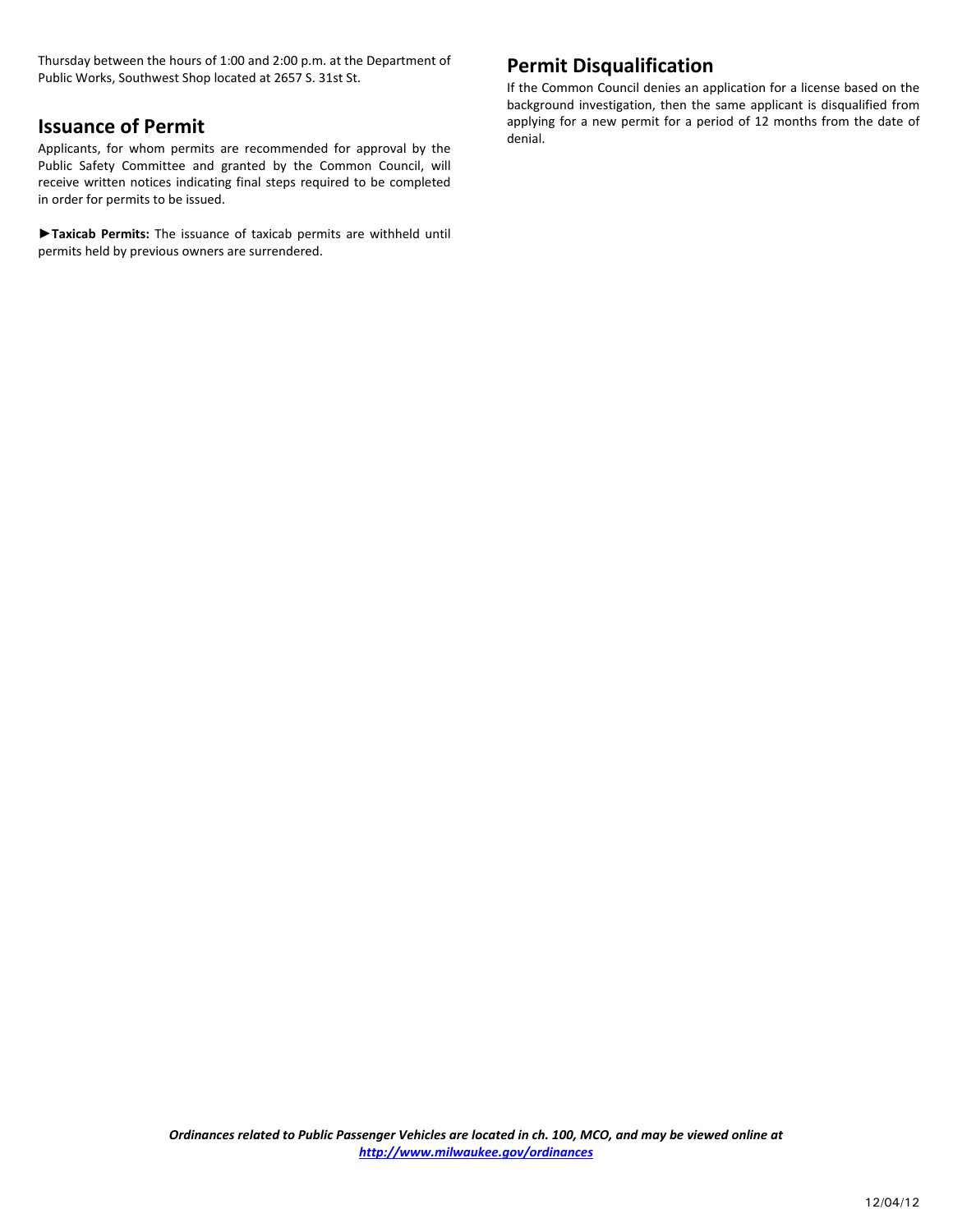# **FLOWCHART 1. DETERMINING SHUTTLE AND LIMOUSINE PERMIT CLASSIFICATION.**

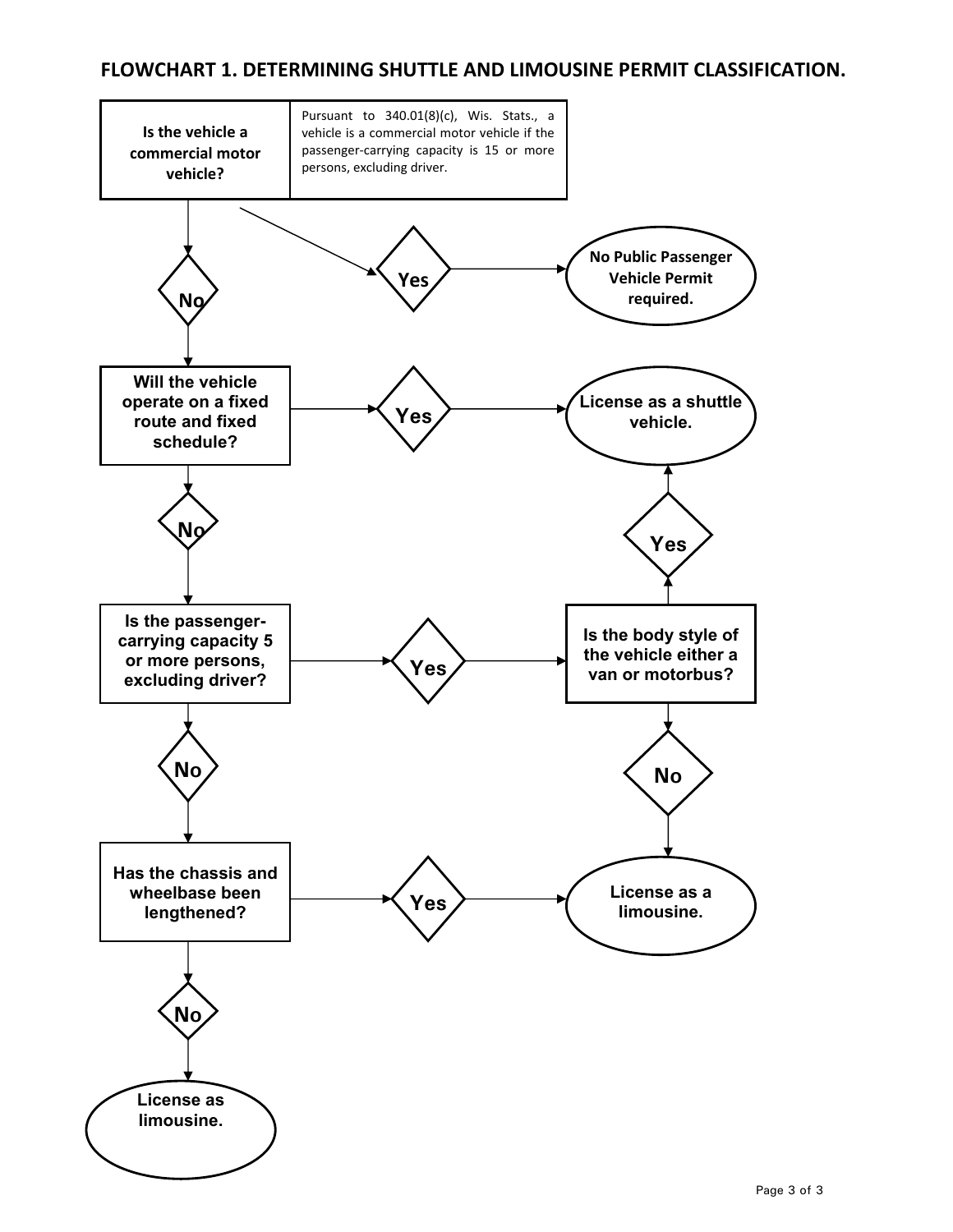

# **PUBLIC PASSENGER VEHICLE** *CCL-PPV1* **3/13/13 PERMIT APPLICATION**

OFFICE OF THE CITY CLERK LICENSE DIVISION 200 E. WELLS ST. ROOM 105, MILWAUKEE, WI 53202 (414) 286-2238 E-MAIL ADDRESS: LICENSE@MILWAUKEE.GOV WWW.MILWAUKEE.GOV/LICENSE

# **VEHICLE STORAGE ADDRESS:**

Only required for applicants who hold permits for 5 or more public passenger vehicles.

|                                                                                                                                                                                                              |       | Only required for applicants who hold permits for 5 or more public passenger vehicles. |                        |                           |
|--------------------------------------------------------------------------------------------------------------------------------------------------------------------------------------------------------------|-------|----------------------------------------------------------------------------------------|------------------------|---------------------------|
| Will vehicle be stored at the premise address identified in Section 1 of the Business Renewal Application?<br>$\Box$ Yes $\Box$ No If No, then list Vehicle Storage Address (include City, State, Zip code): |       |                                                                                        |                        |                           |
| <b>VEHICLE INFORMATION.</b>                                                                                                                                                                                  |       |                                                                                        |                        |                           |
| Year:                                                                                                                                                                                                        | Make: | Model:                                                                                 | Color of Vehicle Body: |                           |
| Serial or Vehicle Identification Number (VIN):                                                                                                                                                               |       |                                                                                        |                        | Taxicabs Only:<br>Permit# |
| Passenger-Carrying Capacity of Vehicle:<br>License Plate Number:<br>[!] Exclude driver.                                                                                                                      |       |                                                                                        |                        |                           |
| Body style (Check $\sqrt{ }$ one):                                                                                                                                                                           |       |                                                                                        |                        |                           |
| $\Box$ 4-door Sedan<br>$\Box$ Stretch Limousine<br>□ Sports Utility<br>$\Box$ Van<br>$\Box$ Wagon                                                                                                            |       |                                                                                        |                        |                           |
|                                                                                                                                                                                                              |       |                                                                                        |                        |                           |
| <b>TAXICAB AFFILIATION. TAXICABS ONLY.</b>                                                                                                                                                                   |       |                                                                                        |                        |                           |
| Check $(\sqrt{ } )$ box to indicate whether you are affiliated with any of the following entities, or are an independent<br>operator.                                                                        |       |                                                                                        |                        |                           |
| All City Veteran Taxi<br>$\Box$ Brew City Cab Cooperative<br>Yellow Cab Co-op<br>American United<br>Mitchell International Taxicab<br>$\Box$ Independent                                                     |       |                                                                                        |                        |                           |
| <b>TAXICAB RADIO DISPATCH SERVICE.</b><br>Check $(\sqrt{ } )$ box to indicate your Radio Dispatch Service provider.                                                                                          |       |                                                                                        |                        |                           |
|                                                                                                                                                                                                              |       |                                                                                        |                        |                           |
| $\Box$ American United<br>$\Box$ I do not have a radio dispatch service provider.                                                                                                                            |       |                                                                                        |                        |                           |
| Yellow Cab Co-op                                                                                                                                                                                             |       |                                                                                        |                        |                           |
| <b>IDENTIFY RATES OF FARE.</b> This is required for ALL applicants, except Taxicabs.                                                                                                                         |       |                                                                                        |                        |                           |
| List in the space provided below the Rates of Fare (ex. \$25 per hour, \$10 per trip, etc.),                                                                                                                 |       |                                                                                        |                        |                           |
| Attached additional sheets, if necessary.                                                                                                                                                                    |       |                                                                                        |                        |                           |
| <b>SHUTTLE FIXED ROUTE SCHEDULE.</b> This is required for Shuttle Vehicles operating on fixed routes                                                                                                         |       |                                                                                        |                        |                           |

only. Attach to application a copy of fixed route schedule.